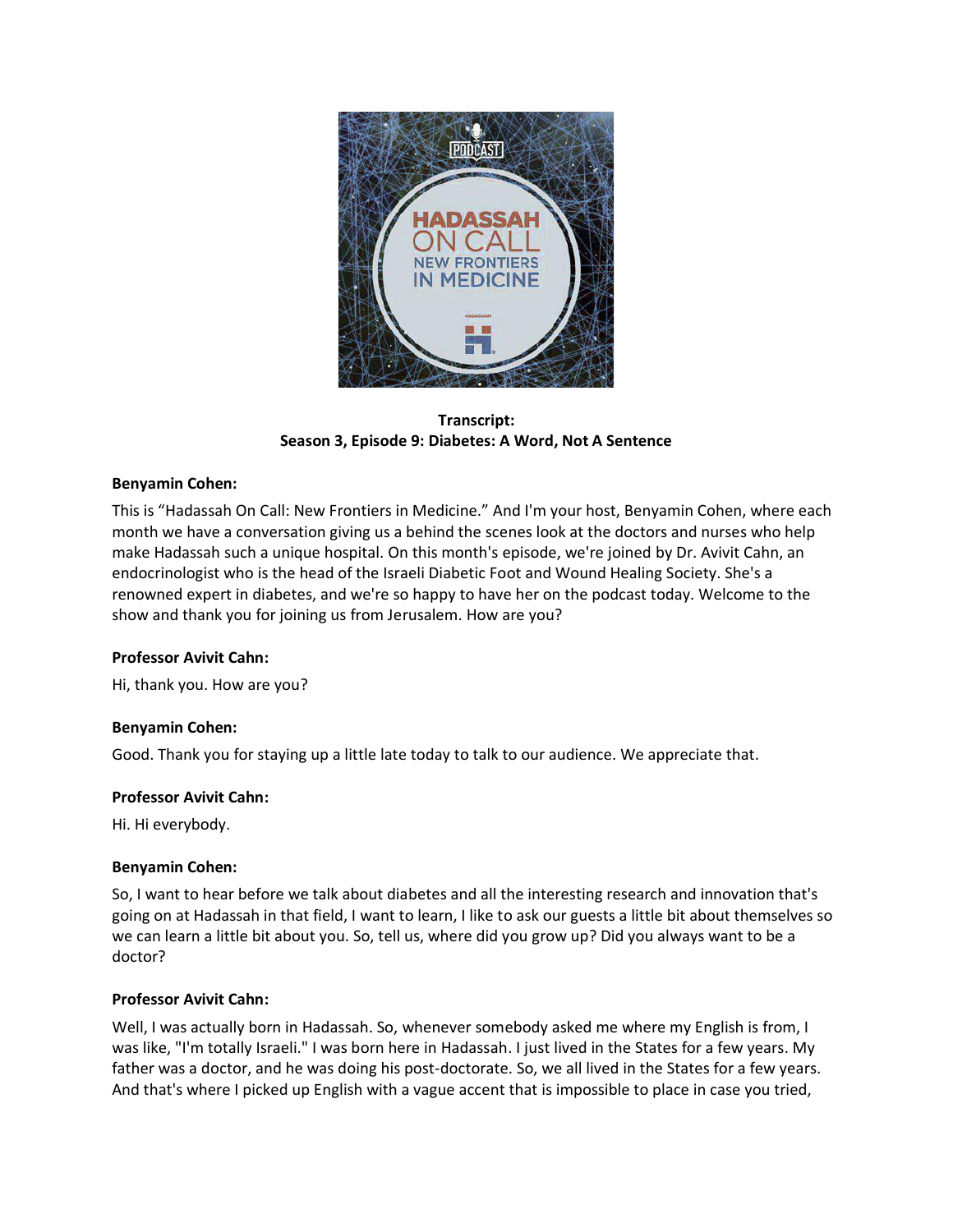because it has no place. I'm Israeli. I guess it moves from a father to daughter. So, I did have a dream of becoming a doctor since I was very young and I started med school at Hadassah and I did most of my training at Hadassah, so I'm totally Hadassah.

#### **Benyamin Cohen:**

So, it was set in stone that, that's where you would probably have your career would also be at Hadassah.

#### **Professor Avivit Cahn:**

Sort of, sort of. It's always interesting, you ask yourself, am I following my father's way because I'm actually specializing in very similar to what he had been doing? He passed away a few years ago, but I'm really specializing and similar to what he had been doing. So, it's always a question. He never came up and said, 'Avivit, I think you should go and be an internal medicine doctor and deal with endocrinology, diabetes, or more specifically diabetic foot.' So, it was never like that. But eventually this is where I ended up in. So, I guess it's what you assimilate in the house. And he was always very, very dedicated to his patients, and medicine was an extremely important part of his life. And I think it sunk in, so I guess. My daughter is dreaming of becoming a doctor. I had no pressure at all there, but we'll see.

#### **Benyamin Cohen:**

How old is your daughter?

#### **Professor Avivit Cahn:**

Well, she's currently in national service, so she has a couple more years until she moves forward. Yeah.

#### **Benyamin Cohen:**

Wow. So, diabetes was something that you were interested in as a specialty.

#### **Professor Avivit Cahn:**

Yeah. Yeah, absolutely. So, for sure, at the time my father specialized diabetes was not so prevalent, but now it's really approaching the sizes of a global pandemic and there's a lot of work to be done out there. That's for sure.

#### **Benyamin Cohen:**

Yeah. I was reading, I was doing some research for this interview, and I was reading that there's 422 million people around the world who have diabetes.

#### **Professor Avivit Cahn:**

Yeah. And those estimates, those are the IDF estimates, which are actually going up and up as the years move forward. Many people think they even should be higher. And this is really part of our Western lifestyle and the diet that we're eating, which is suboptimal. We're definitely not eating today what our great-grandparents had been eating. There's a lot of chemicals in the food, a lot of fast foods, lot of fructose, a lot of, all the processed foods and much, much less physical activity. So, this is all accumulating to this very markedly obesity pandemic, which is very tightly associated with diabetes.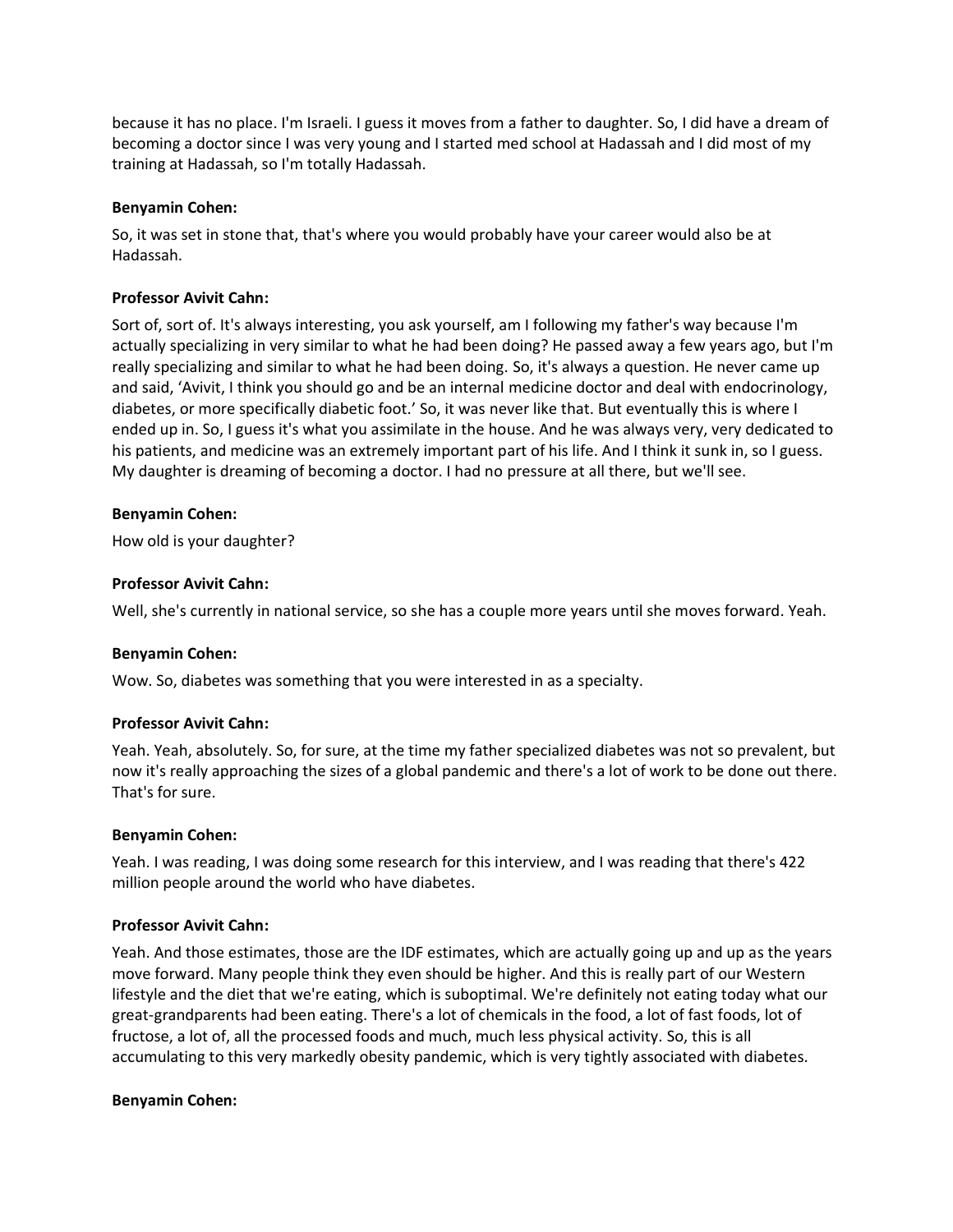We're going to talk about diet later on in the episode. So where does this rank? 422 million, where does that rank, cancer and heart diseases, is that pretty high?

## **Professor Avivit Cahn:**

So yes, it's pretty high, but it's all interlinked together, because even though diabetes doesn't rank as the highest cause of death globally, but often we do note that diabetes is associated with a high risk of cardiovascular disease and of cancers. So it is affecting global morbidity and mortality very, very significantly.

#### **Benyamin Cohen:**

So, it's underlying and almost in tandem with a lot of other diseases.

#### **Professor Avivit Cahn:**

Totally.

#### **Benyamin Cohen:**

Yeah. So, since we're talking about diabetes in general, can you tell us about the different types of diabetes? I had a friend growing up who was a kid who had diabetes, and I know that's different than when an adult gets diabetes. So can you tell us a little bit about the differences?

#### **Professor Avivit Cahn:**

So, we used to call this like pediatric diabetes and adult diabetes, but now it's, since we know that what we used to call pediatric diabetes, which is actually now called Type 1 or autoimmune diabetes can develop at any age. So, we moved away from the restrictions of adult and pediatrics. So, Type 1 is basically an autoimmune form of diabetes. And if we take it as in it's pure form, not in any confounding. So it's generally occurs rapidly within month usually. And it progresses fast and leads to complete destruction of the beta cells. Now, of course, there's some heterogeneity here between different populations. Some people have it slower, some have it faster, but that's the basics of Type 1 diabetes. And then we have-.

#### **Benyamin Cohen:**

If I could just interrupt one second, and that's a type of diabetes that it's not something you could, it's not a diet. It's something that happens to your body without you doing something "wrong."

#### **Professor Avivit Cahn:**

For sure, for sure. For sure, it's an autoimmune disease, like all autoimmune disorders, but we do know that the prevalence of Type 1 diabetes is also very significantly increasing worldwide. So there's also something similar, but this is like many other autoimmune diseases, which are all also increasing in their prevalence.

#### **Benyamin Cohen:**

Do we know why that is?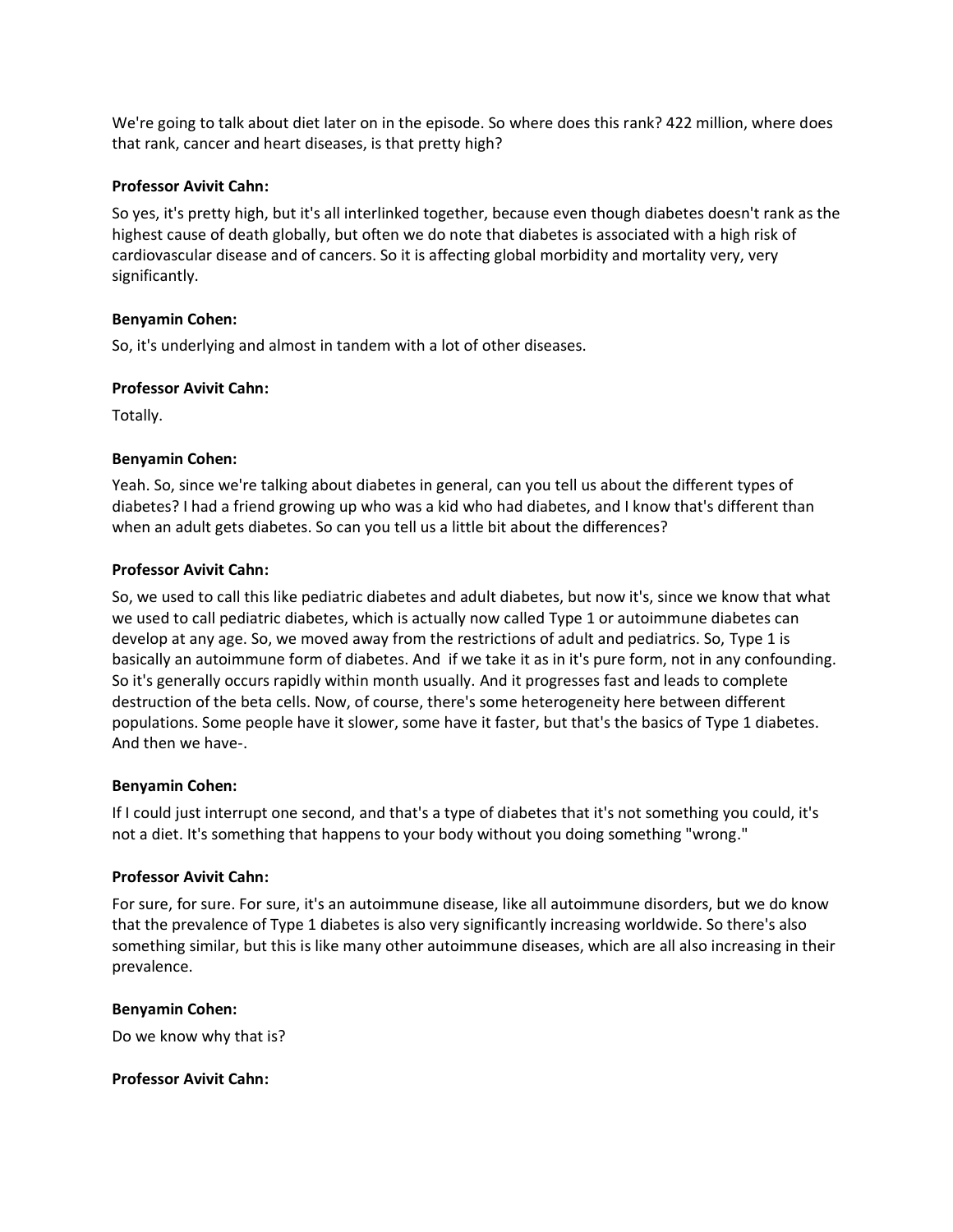So, we do think this is more like environmental factors, or inflammation, or exposure to different antigens, but there's still a lot of study going on. And there's also a lot of difference between countries. For example, this is much more common in Northern Europe countries and much less common in Africa. So, there is some epidemiological study needed over there to understand that better. And then other than Type 1 diabetes, we have the prevalent diabetes that's Type 2 diabetes. And that's where a lot of study is ongoing because it's a what you call trashcan diagnosis because whoever's not Type 1, so he ends up in being Type 2 and that's almost all of your millions are Type 2.

## **Professor Avivit Cahn:**

So we clearly, there's clearly a lot of research ongoing to try and differentiate that huge, huge diagnosis of Type 2 diabetes, because the people don't all look the same, they're very different one from another. So, some of them very obese, some of them are not very obese. Some of them get it very young, some of them get it much older. So, there's a lot of understanding here, how to redistribute that huge basket of Type 2 diabetes. And then we have a small, a tiny basket of others, which is monogenic, or others, or after pancreatectomy or other.

## **Benyamin Cohen:**

Is Type 2 diabetes something that might be, is that preventable as opposed to Type 1 diabetes?

# **Professor Avivit Cahn:**

Sure. For sure. Yes. As opposed to Type 1 where... They're also preventive efforts to Type 1, but that's not comparable to what we're doing with Type 2 diabetes, because Type 2 diabetes is basically the interface between the genes and the environment. So, the genes cannot be altered, but to some extent, but the environment is something that really can be modified. And there's a lot of effort ongoing to try and improve people's diet, lifestyle, habits, because we know that obesity predates Type 2 diabetes in many, many of the cases.

## **Benyamin Cohen:**

It seems to me that nowadays, as opposed to, I don't know, 30, 40 years ago, more and more people are "living with diabetes," it's not necessarily a death sentence. I know some people get, I don't know what those devices are called, the insulin pumps that are attached to their body and things like that, which make it more easy to live with diabetes, is that true?

## **Professor Avivit Cahn:**

For sure. But that's mostly appropriate for, or used by patients with Type 1 diabetes, they have complete insulin deficiency. And then basically the technology nowadays is trying to mimic that insulin deficiency and then provide insulin appropriately. And the pumps are, that's a very expanding technology with the most recent pumps and sensors actually interconnected in a way that the sensor can read your glucose and the pump can respond, what we call closing the loop, having an artificial pancreas hanging right out there. So, we're almost there. The technology's really developing, but that's for people with Type 1 diabetes mostly. People with Type 2, for sure, they live to very long ages. It's a chronic disease like hypertension and dyslipidemia, but it needs to be managed.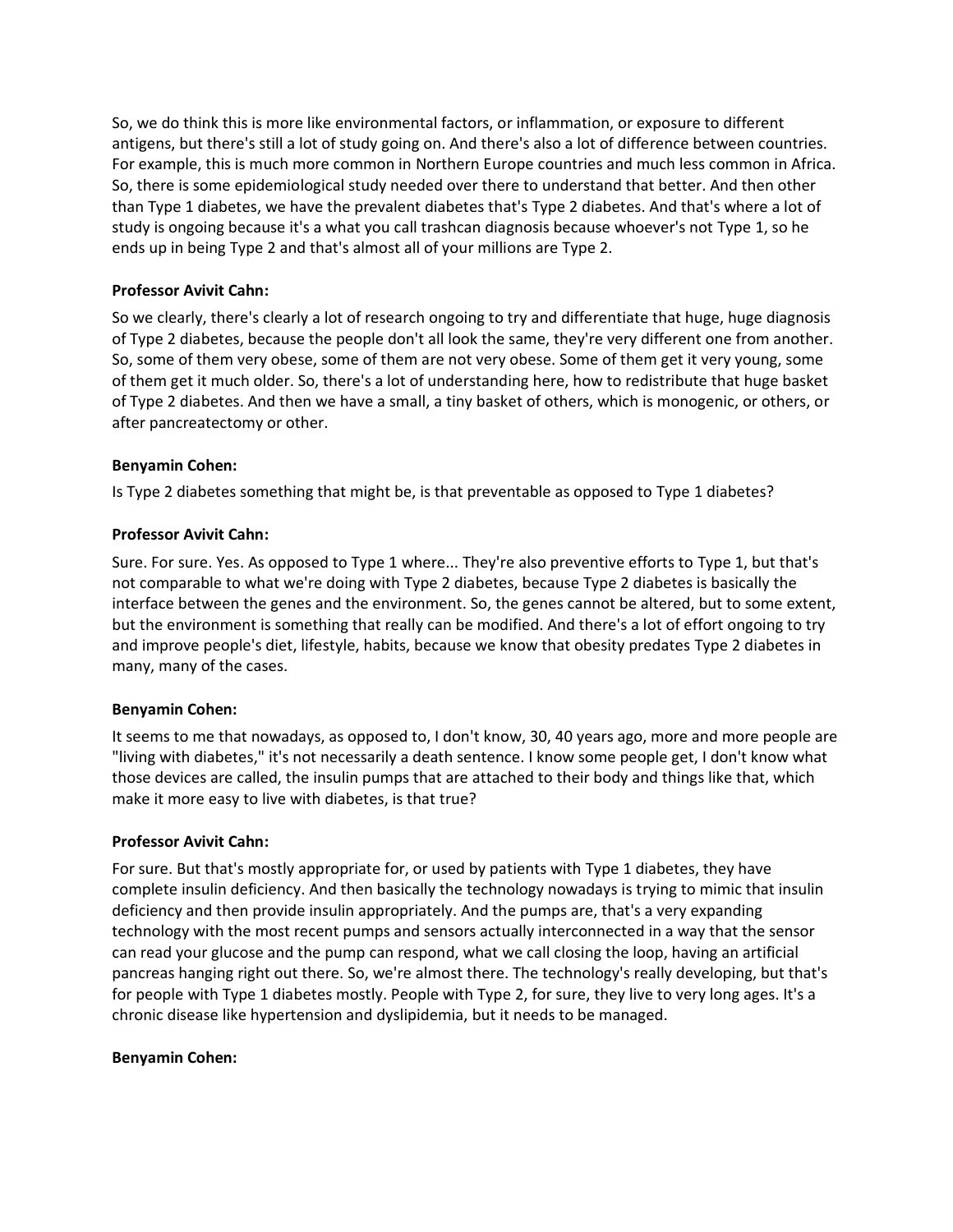Can someone who has diabetes, let's say in their family, I guess that you were talking in the first Type 1 diabetes, is that something that could run in your family, like if your parent had diabetes, or if your aunt and uncle had diabetes?

#### **Professor Avivit Cahn:**

So from a genetic perspective, both types of diabetes are hereditary, but Type 2 has a much stronger genetic component, or I would say hereditary component. Because most of the patients with Type 2 diabetes, I would come in and say, okay, who has, I don't even ask, do you have diabetes in your family? I say, who has diabetes in your family? Because it's for sure, the mother, the father, their sister, the uncle, the grandparent. Somebody out there's got diabetes. With Type 1, it is slightly more common, if a person has Type 1 diabetes, his kids are slightly more likely to have it than somebody else in the population. But again, it's not such a strong hereditary effect like Type 2 diabetes.

#### **Benyamin Cohen:**

Yeah. Is there a gender tendency for men or women to get diabetes more?

#### **Professor Avivit Cahn:**

No, not really. Women tend to get it postmenopausal more likely than pre, but no, it's more dependent on, you can see racial disparities sometimes, some races are more likely to get it. And then some women are more likely like in Israel, obese Arab women are more likely to get to diabetes than others. But it's also a mix of genetic and cultural issues.

#### **Benyamin Cohen:**

Why is that, with the Arab women?

#### **Professor Avivit Cahn:**

Well, it's a lot about the diet and the lack of physical activity and a lot of stay at home and not enough education. So, there is a lot of effort in Israel put in some specific programs, like there was a very large program in Natzeret, for example, for the prevention of diabetes in the Arab population, with the great focus on the Arab women, because they are a really high-risk population.

#### **Benyamin Cohen:**

Just because the diet and things like that, like you were saying.

## **Professor Avivit Cahn:**

There also a genetic component, and Arabs tends to have high rates of diabetes, but it's also a lot of a culture and the nutrition and awareness for physical activity and for how to eat properly.

#### **Benyamin Cohen:**

Some of your other colleagues I've talked about where they've done, Hadassah has done outreach in Arab communities for all sorts of different health awareness issues. But is there something on the opposite side of the spectrum? I was reading that Yemenite Jews famously didn't have diabetes. Was there something unique about their diet, or their genes?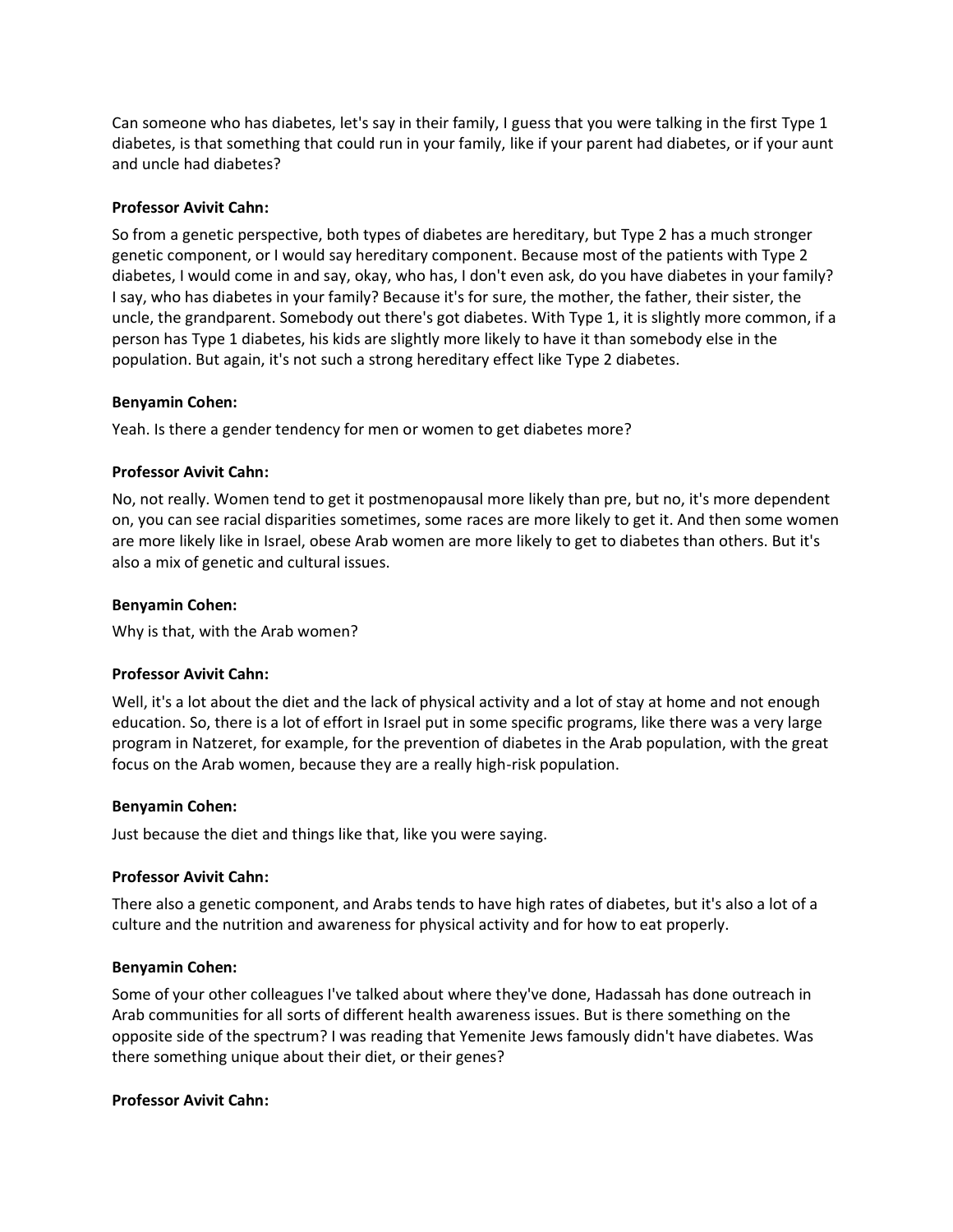So again, "was" is the correct statement, because it's just like, the Yemenis and the Ethiopians, when the Ethiopians immigrated Israel, the prevalence of Type 2 diabetes, and interestingly also Type 1 diabetes, was almost nil. They came in with very, very low rates of diabetes, almost nothing. And they are a very high-risk population here in Israel. So, the theory goes, the common theory is the thrifty gene theory. That means that populations which were raised in regions where the nutrition was lacking, so their genetic makeup has been evolved to saving energy. And then when you reach a country where there's too much energy and you start excessively saving it. So, that's when these populations develop diabetes. So actually, the Yemenites and Ethiopians are high-risk nowadays for diabetes, they develop it thinner and often at younger ages and often needing insulin earlier. And it's really this change of nutrition and culture that altered their diseases and not for the good in this case.

## **Benyamin Cohen:**

Yeah. So, but anyone, regardless of family history or cultural background, anyone can get diabetes if you eat the wrong types of food, or if you don't have physical activity?

# **Professor Avivit Cahn:**

It's a mix, it's genetic and environmental. So, the strongest, strongest risk factor for diabetes is age. People are often surprised when I say that, but that actually makes sense, because with aging, the beta cells and the pancreas, which make the insulin: so, they age and they produce less and less insulin. And then it's a question of how much insulin is required, that's what we would call the insulin resistance of the cells. So, if you're really obese, or you eat poor diets, so you're increasing your insulin resistance and then the insulin requirements increase. And that's where the genetic fits in. And that's the question of how good is your pancreas and can your pancreas actually respond to meet demands?

## **Benyamin Cohen:**

Interesting.

# **Professor Avivit Cahn:**

I often see patients before bariatric surgery, they can have a BMI of 50 and no diabetes at all. So I'm like, wow, they have an amazing pancreas. They have a great genetic background, and their pancreas is dealing just fine with this immense and some resistance, but gradually the insulin reduces with age, with the aging of the beta cells. So with age, we see a lot of diabetes ages. I guess if we would all live till 120, then the vast majority of us would develop diabetes irrespectively.

## **Benyamin Cohen:**

My dad, who's about to turn 80, got diabetes recently, he was pre-diabetic for a while and then-.

# **Professor Avivit Cahn:**

Right. But the clinical significance of that is not very large. That's probably not going to modify his life dramatically. We call that mild age-related diabetes, because it's generally mild and it doesn't progress really fast. And these people usually manage just with a couple oral medications. So that's not the major morbidity that we see with diabetes, not at that age.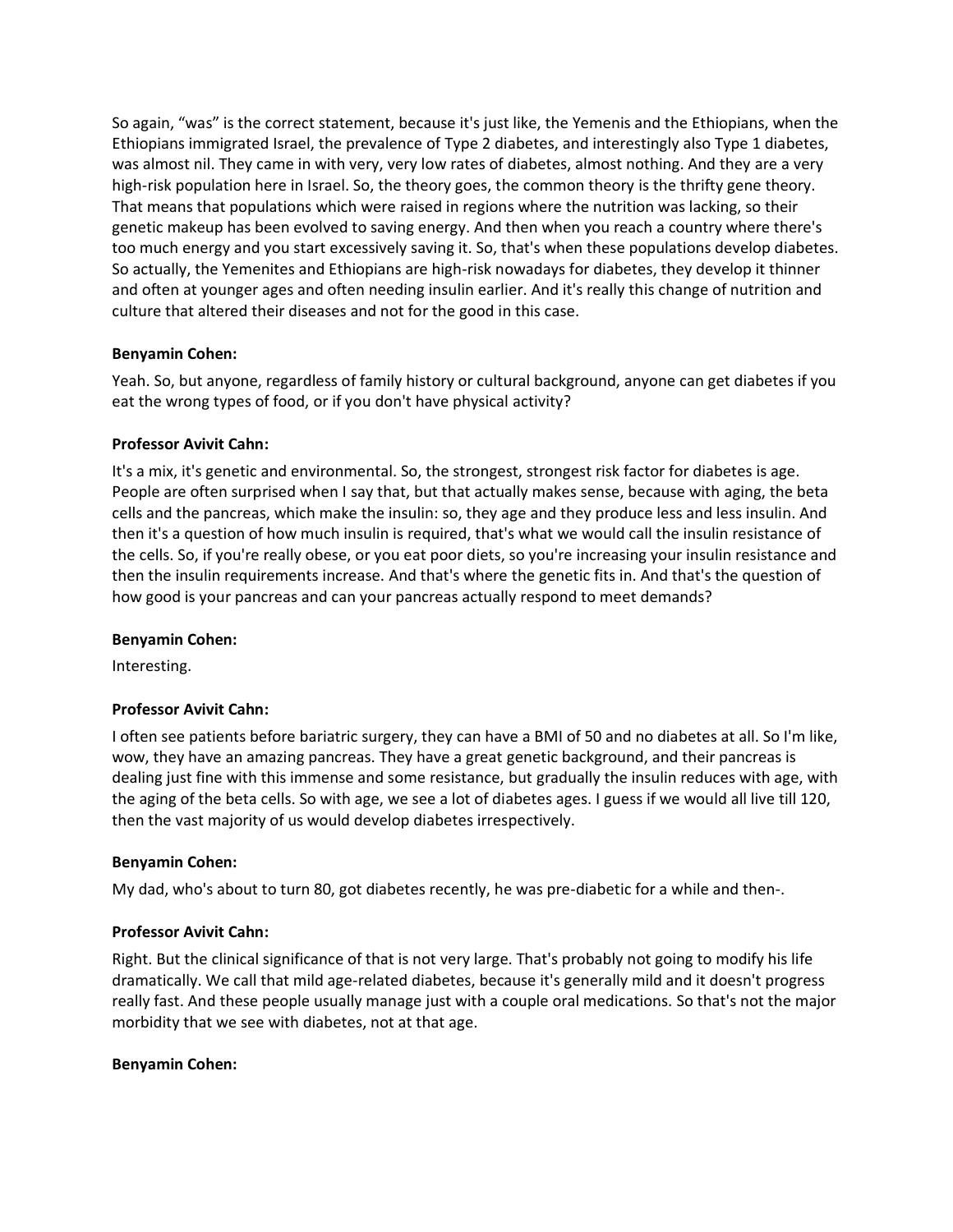When we return, Professor Cahn talks about what symptoms you might notice if you are pre-diabetic, and what foods you should avoid, including one item that you may find quite surprising. All that and much more after a quick break.

#### **Benyamin Cohen:**

If you're enjoying this episode, you'll want to check out our previous conversation with Professor Yoram Weiss, the acting director general of the Hadassah Medical Organization. We covered a lot of topics about new technologies and his vision for the future of the hospital.

## **Professor Yoram Weiss:**

I would like to be a hundred times better than we're now. I want us to be within the 10 best hospitals in the world in five years. That's where I want Hadassah to be.

#### **Benyamin Cohen:**

You can find that episode of "Hadassah On Call" on Apple Podcast, Google Play, or wherever you get your podcast. Or on the web at hadassah.org/hadassahoncall. That's hadassah.org/hadassahoncall.

#### **Benyamin Cohen:**

And now back to our conversation about diabetes with Professor Avivit Cahn.

So I want talk about diet, or lack of diet in this case. High fructose corn syrup, you mentioned it earlier is prevalent, certainly where I live in America. You have a similar issue in Israel?

## **Professor Avivit Cahn:**

So, not so strong, not so strong, but it's totally there. I don't think, the rule says that if you take something and you look at its ingredients, so if they're more than four ingredients, you probably should not be eating that. And then if you take the average American bread and take a look at the ingredients, so they're like what? 20. And most of them are all chemicals that are unknown to man or have not been known to man for centuries.

#### **Benyamin Cohen:**

Yeah.

## **Professor Avivit Cahn:**

And we're eating all that stuff. Okay. So, it's clearly, adversely affecting our health. And I think the US has a much more, I would say advanced food industry for the good and for the bad. So, you've got a lot of those chemicals out there, and they're causing diabetes and obesity, be it directly or indirectly, but they're definitely a major issue of this pandemic.

## **Benyamin Cohen:**

Is it healthier, you were just talking about chemicals, if I bought a loaf of bread from a bakery, as opposed to prepackaged from a factory?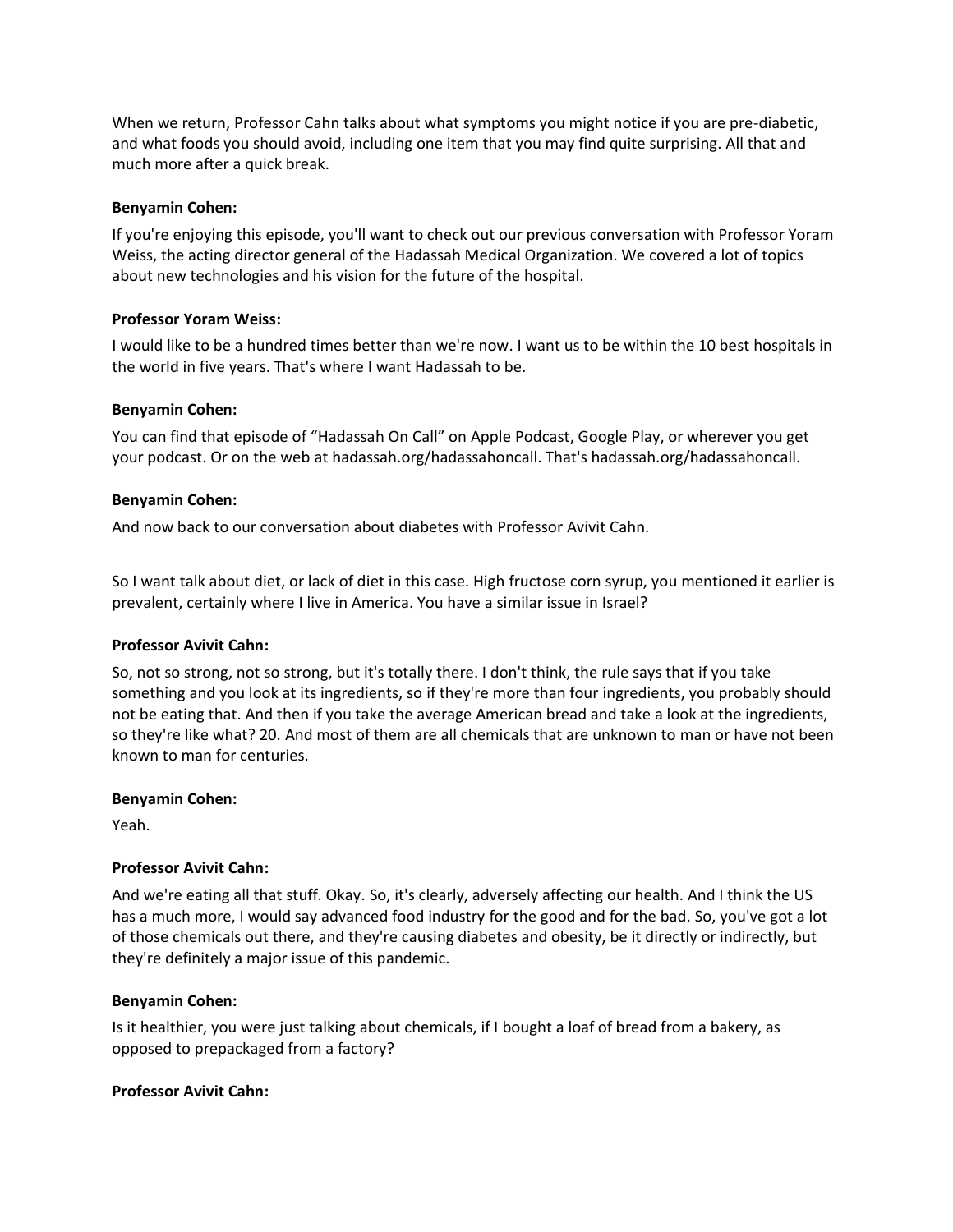Well, I don't know what the bakery are putting in there, but let's say if you grew the wheat and you raised it and you cropped it and then you know what's in your bread, so that's better. Yes, for sure. For sure. But if you buy a bread, that's got those 20 ingredients, they're not good for your health.

## **Benyamin Cohen:**

What about sweeteners? We all know sugar's bad and high fructose corn syrup is bad. I'm certainly guilty of this. I put sweetener in my coffee because I think I'm trying to be healthy, but are sweeteners, could they eventually cause something like diabetes?

# **Professor Avivit Cahn:**

Well, sweeteners are also a major focus of many, many studies nowadays. And some of them have been shown to increase the risk of insulin resistance. But I usually ask people, "What's your alternative?" If a diabetic comes to me and he says, "Well, I put two spoonfuls of sugar in my coffee because sweeteners are unhealthy." So, I'm like, "Well, I don't know to what extent sweeteners are unhealthy, but I'm quite positive that sugar's unhealthy for you." I'm not encouraging high intake of sugar at all, not for any individual. But the sweeteners are chemicals, just like all the chemicals that we're eating in the bread. So, if your alternative is to drink Coke, or Diet Coke, or water. So, I would say how about water? But if any, so I would say, well, I would prefer that you add just one more chemical and not increase, not have a high intake of sugar. But of course, preferably just drink water. I guess.

# **Benyamin Cohen:**

What other foods should people, are dangerous when it comes to diabetes, what foods should people try to avoid?

## **Professor Avivit Cahn:**

Well, you started with those numbers of the global pandemic. So, let's think what were people eating 200 years ago? Well, they were eating less processed foods, because processed foods are really not good for us. And they were eating a lot of grains and whole wheat grains, and lots of vegetables and lots of fruits and not a high intake of sugar at all, white sugar I think was not so common a few centuries ago. So, I guess we should be going back there and try to eat the things as natural as they come with a minimal amount of chemicals and preservatives and sweeteners. And, of course, minimize sugar intake and fructose intake. And all this should be extensively cut down for sure.

## **Benyamin Cohen:**

So I eat a lot of fruit, but doesn't fruit have a lot of sugar in it as well?

# **Professor Avivit Cahn:**

For sure. So, the questions always, what is a lot? I could tell my patient, well, in Israel we have, the summer season is always challenging for my patients with diabetes because of the watermelon and the melons and the grapes. So, somebody could say, well, I eat one fruit a day, I have watermelon, one watermelon a day. So, it's all a matter of quantities. Fruits are good for you. They have lots of vitamins and assuming that they're, I wouldn't go to saying organic, but assuming they're not preserved fruits or processed fruits, but they're coming off the tree. Okay. So fruits are good for you. But again, not in excess. I would say if you're eating more than two, three fruits a day. So, that's beginning to be a significant source of sugar.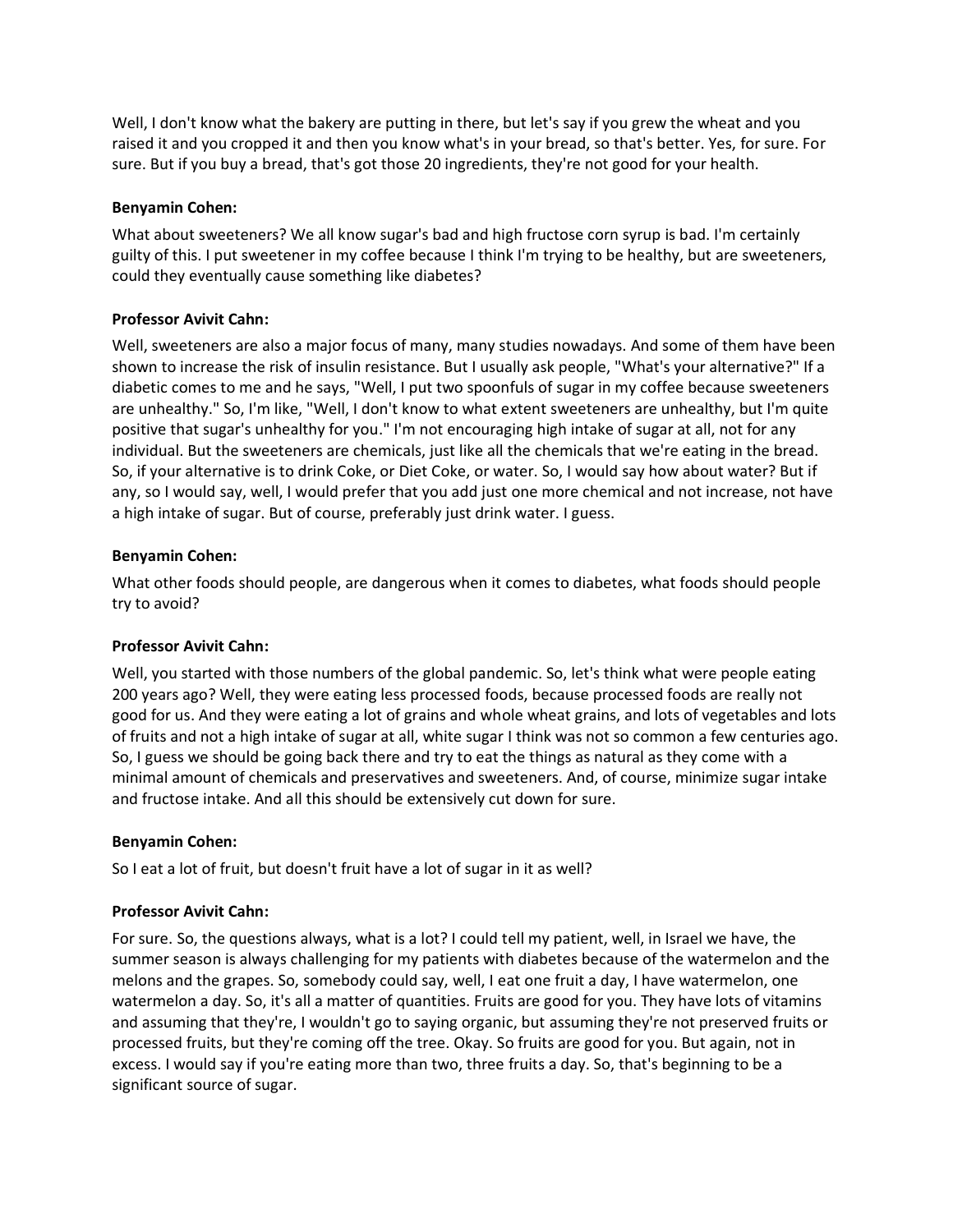Benyamin Cohen:

I do eat-.

# **Professor Avivit Cahn:**

You eat 10.

## Benyamin Cohen:

I have a big fruit bowl almost every day. So yeah. Okay. I'll have to reconsider that.

# **Professor Avivit Cahn:**

So, always the question is what's the alternative? If instead of the fruit bowl you're going to have a bowl of Corn Flakes or Krispies or whatever's considered healthy and is totally not. So stick with the fruits I guess.

# **Benyamin Cohen:**

And I assume it goes without saying that exercise is also important.

# **Professor Avivit Cahn:**

For sure, for sure. And that's something that's really missing. And we know that both aerobic and anaerobic exercise, those are both important and both are good to stick to have your regular routine.

# **Benyamin Cohen:**

How easy is it for diabetes to go undiagnosed?

## **Professor Avivit Cahn:**

Well, when it's Type 2 diabetes, we do often see that, a person who never had his lab. In Israel it's not so prevalent because people are more keen on doing their labs because... It's very unlikely. We do see that, but infrequently people who haven't done labs in 10 years and then they're symptomatic and then they do their labs and they're diagnosed with diabetes. That's not the common thing. Usually, people tend to do labs every few years and we usually do see a trend of diabetes. Once we would've said almost half of the patients are diagnosed already with prevailing complications, but nowadays the numbers are going slightly down because people are not diagnosed so late. But, of course, it's very important to diagnose early so that you can treat it on time, because the complications stem from the high glucose. So, it's the long, how many years were you exposed to the high glucose levels? That's what matters actually.

## **Benyamin Cohen:**

And so, what are the symptoms that someone might see that they should probably get checked out?

# **Professor Avivit Cahn:**

So, going to the extreme, that would be what we call polyuria and polydipsia. That means that the person has, he drinks a lot, and he needs to pee a lot. So, that's a sign of diabetes, because the body's trying to get rid of all the sugars. And we would also see a predilection for developing infections. And if it's very severe diabetes, then weight loss is also possibility, because people who are losing a lot of glucose tend to lose weight in the earlier years and months.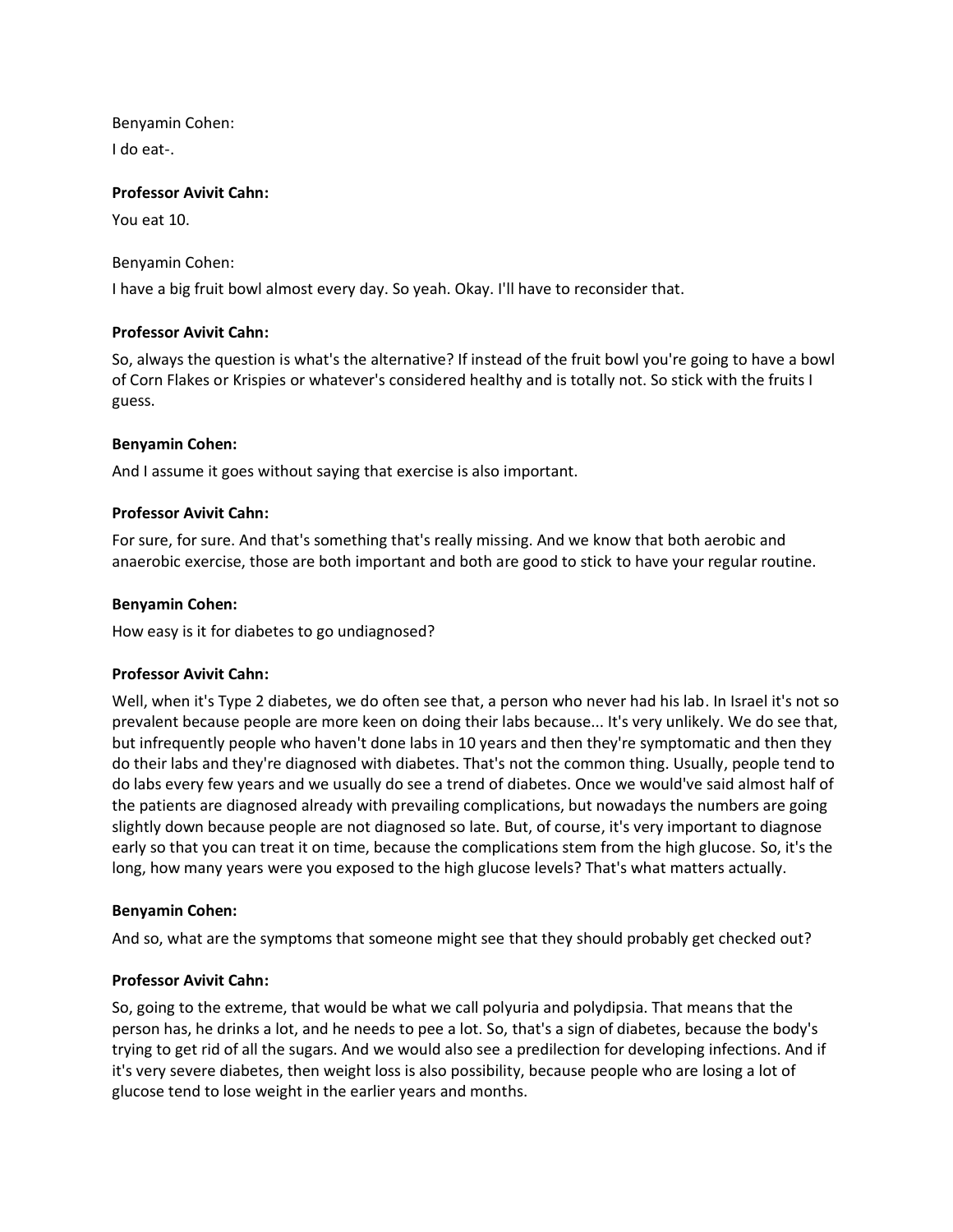#### **Benyamin Cohen:**

I've been diagnosed with a chronic autoimmune disease, I have Crohn's and I remember being diagnosed with it and the doctor telling me, "This is an uncurable disease, and you're going to have this for the rest of your life." What is that like for you as a doctor, when you have to break the news to someone that they have diabetes?

#### **Professor Avivit Cahn:**

Well, I would say in a sense, unlike Crohn's, I usually tell the person, well, you're in good company, half a million of people in Israel have diabetes. So, that's a bit less intimidating. Though I have to say the Type 1 diabetes, which is maybe a better analogy to Crohn's is a bit more challenging for people, because that's more to deal with because they have to upfront start with injections and multiple daily injections and checking their glucose. That's very different from the Type 2 diabetic. I tell them, okay, so take this pill twice a day, watch what you eat and you're going to be okay. The Type 1, you make it light, but it's not really light. It's a burden, I'm not going to say that it's not, it's very challenging because it really alters your lifestyle. So I can't say that, it's challenging for people.

#### **Benyamin Cohen:**

What would happen if people decide not to take care of their diabetes for whatever reason, if they go undiagnosed, or if they decide not to listen to the doctor, what would happen?

#### **Professor Avivit Cahn:**

So in the case of Type 1 diabetes, it's not really an option. You can't ignore it. It's there. Because they develop a complete lack of insulin, and that leads to ketoacidosis. And they get admitted to the hospital. And it's a dangerous condition, it can lead to death. So Type 1 diabetes cannot neglect their disease at all.

## **Professor Avivit Cahn:**

Type 2 can, if I'll phrase it this way, sort of get away with it for a few years, but it's not a smart thing to do. Because their body is building up complications. So since their glucose is not so high, they may not be symptomatic, they won't be admitted with ketoacidosis, they still have some insulin, but their body is sort of building up complications because of the continued exposure to high glucose. And then you get the complications in the kidneys and the eyes and the nerves and the heart and, and sometimes it's too late, because sometimes once all those complications have built it up. After 20 years of poorly controlled diabetes, there's really limited efforts that we can do. I mean, there's a lot to do, but still, there's a lot of damage already behind already done.

#### **Benyamin Cohen:**

And it's probably irreparable damage, I'm guessing?

#### **Professor Avivit Cahn:**

So those are really strong words, but we do believe that the body can rejuvenate at some sense. But, yes, some of this damage is irreversible. There are lots of good medications nowadays, which can help I would say stabilize or even reverse, for example, kidney damage or reduce the risk of cardiovascular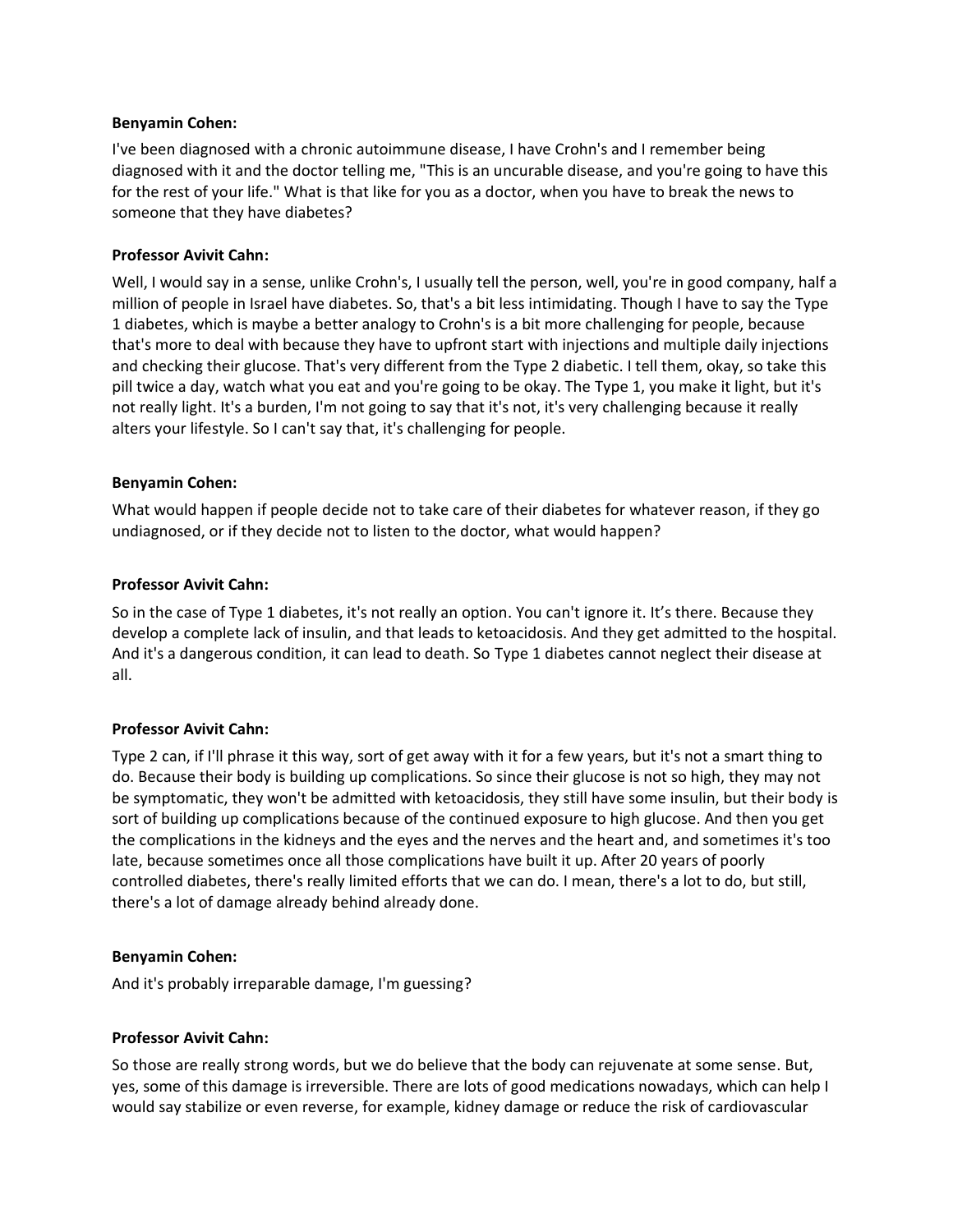disease. So good glycemic control, even if you get to it at a later point. It takes years to get benefit from it, but it does help so there is what to do. There is what to do. We don't have to look at it all pessimistic but it's not something I would encourage. I think diabetes should be controlled early on and as soon as possible and should be maintained on good control.

## **Benyamin Cohen:**

I want to talk just for a moment about how diabetes can affect other parts of your body. I've heard people can have, let's say have a foot amputated or something. What's the connection between diabetes and your foot?

# **Professor Avivit Cahn:**

So diabetic foot is an end-stage of multiple processes of diabetes. It stems also from nervous complications to the foot. So the foot is in sensate and we know that sensation is a gift of God, the sensation of pain, because once you feel the pain, then you can avoid the damage, but a person who's lost the gift of pain. So, he can put on his shoe and have a little stone stuck in his shoe and walk on it all day. And then he ends up with a leg ulcer even after just a few hours, because he's been walking on that stone all day, all morning even. So, that's the first major trigger.

# **Professor Avivit Cahn:**

And then those nerve issues lead to deformities. And then if the shoes are not adjusted and the foot is deformed, so that also leads to abnormal pressure points and then ulcers. And another cause, which is also of increasing prevalence, is poor blood supply to the foot. Just like we have issues with blood supply in the heart and the brain, and then you can develop a myocardial infarction, or cerebral vascular event. So just like that, it's the same vessels. And then the blood supply to the leg declines. And then once the patient develops an ulcer, then he cannot heal the ulcer as good as would be expected, because of the poor blood supply. So it's really a combination of multiple issues that leads to foot problems.

## **Benyamin Cohen:**

And I was also reading that dental care is important for diabetic patients. What's the connection there?

# **Professor Avivit Cahn:**

So, it's really a bidirectional thing, because we know that poor oral hygiene and periodontal disease, that's an ongoing inflammation in the body. So, that's an ongoing stress in the body that increases the blood glucose levels. And inversely also high blood glucose levels cause and poor risk of healing and more inflammation. So, it's bidirectional. So, people should take care of their periodontal disease because it would get their diabetes to be poorly controlled and then exacerbate their periodontal disease. So that's really part of diabetes care and management.

## **Benyamin Cohen:**

We're still obviously during, we're in a different phase now of the COVID-19 pandemic. And I remember when it first was making news and they were talking about people who have preexisting conditions are more susceptible to COVID, and one of those preexisting conditions was diabetes. So it's almost, I have a two-part question. Why is that why was diabetes a preexisting, harmful to get COVID if you had diabetes. And number two, have you seen any lasting side effects or symptoms from your patients that maybe have long haul COVID because of this?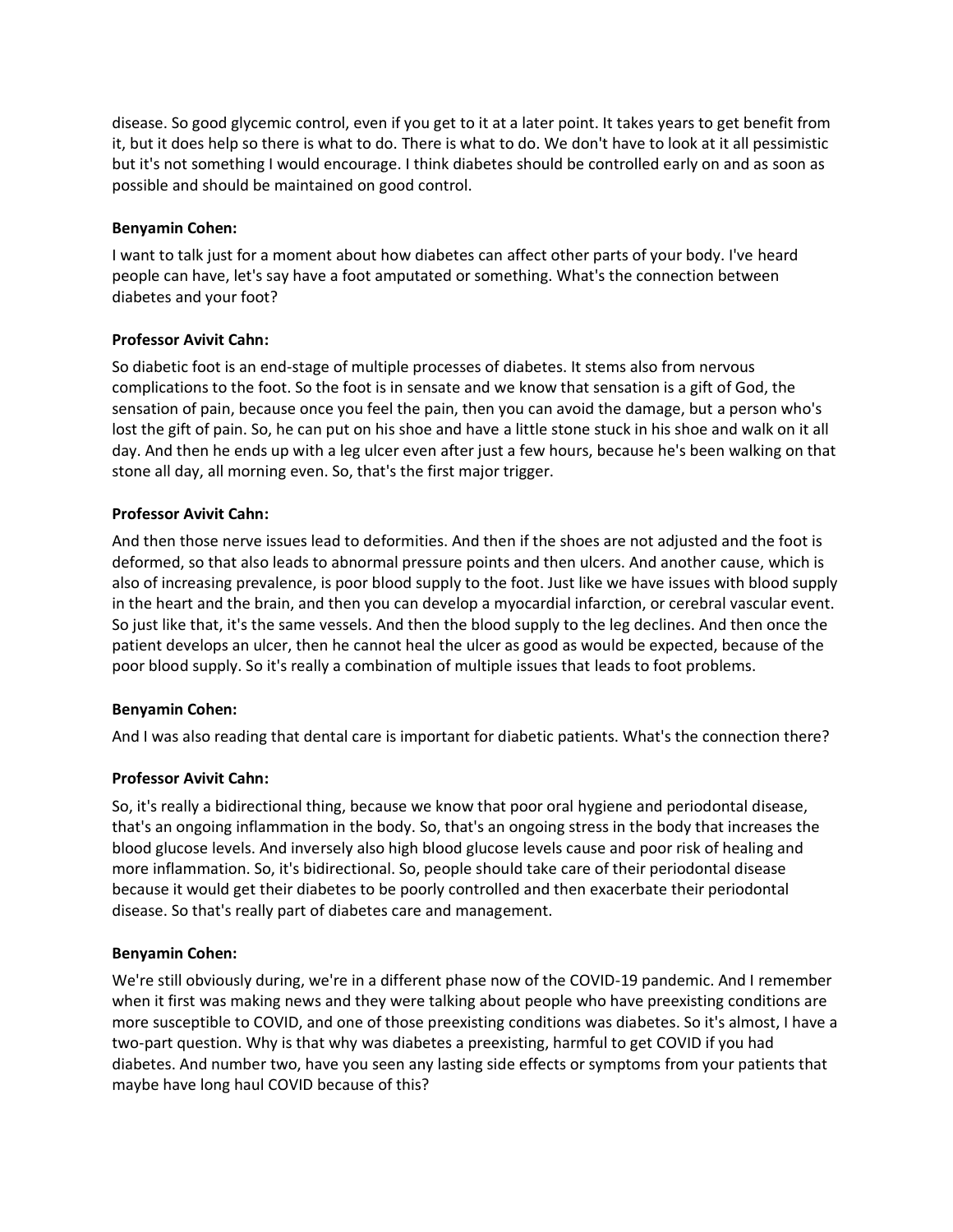#### **Professor Avivit Cahn:**

So, the answers are yes, yes and yes. So, that's easy. Okay. So, first thing we do know that people with diabetes tend to have worse of any disease. Their pneumonia would be worse and any disease they develop is worse than if they had not had diabetes. So in a sense, COVID is similar. It's just a strong inflammatory infection. And therefore people with COVID and diabetes tended to have it slightly stronger. And then again, there are several issues of post-COVID. So first of all, we have the post-COVID, which occurs to everybody. And it's possibly more prevalent in people with diabetes. In Hadassah they actually have some post-COVID clinics also for the rehabilitation, also with the focus on the lungs, and I do refer my patients to those clinics often, if it's prolonged symptoms, whether they're pulmonary symptoms, or more like a cognitive symptoms or functional symptoms.

# **Professor Avivit Cahn:**

So, they really get a lot of help in those clinics. And another emerging topic is actually new onset diabetes, which is becoming clearly more prevalent in people with versus without COVID. So it's probably also Type 1 and Type 2 diabetes, which are slightly more prevalent post-COVID than not post-COVID. So, that's also a topic now under research and the answer's probably yes, there is an increased prevalence.

## **Benyamin Cohen:**

And so you just had to tell those patients to just be more cognizant and more aware during lockdown and things like that to stay safe.

# **Professor Avivit Cahn:**

No, for sure. Look, and during lockdown it's very challenging if you have diabetes because people gained so much weight during lockdown, it was amazing. I think once I calculated how much my kids gained weight, I said, I think my kids gained a total of, I don't know what, 15 kilograms, I have few kids, but it was a high total altogether, because even though we were trying to eat a healthy diet, still everybody's home, everybody's not doing exercise properly, not eating properly. So it was just lots of weight gain. And my patients with diabetes, it was so depressing to see them post-COVID, post-lockdown, and everybody gained weight, lost control of their diabetes. I was like, oh my God, you owe me those three kilos. You better lose them now. So it was challenging. It's really challenging for a patient with diabetes to be stuck at home in lockdown. And I really hope we're not getting back there again.

## **Benyamin Cohen:**

When we return, Professor Cahn talks about her research, what makes working at Hadassah special, and the story of a patient she'll never forget. All that and much more after the break.

## **Benyamin Cohen:**

If you're a fan of this podcast, we have an opportunity for you to meet the doctors you've heard on the show at an upcoming event. Hadassah is hosting its 100th national convention in Jerusalem this November. You can join other friends of Hadassah to get a behind-the-scenes look at the cutting edge research being done at our hospital. Plus, we'll have special guided tours around Israel to explore the country's art, history, and, of course, food. Get more information and register for your spot at www.hadassah.org/100convention. That's hadassah.org/100convention.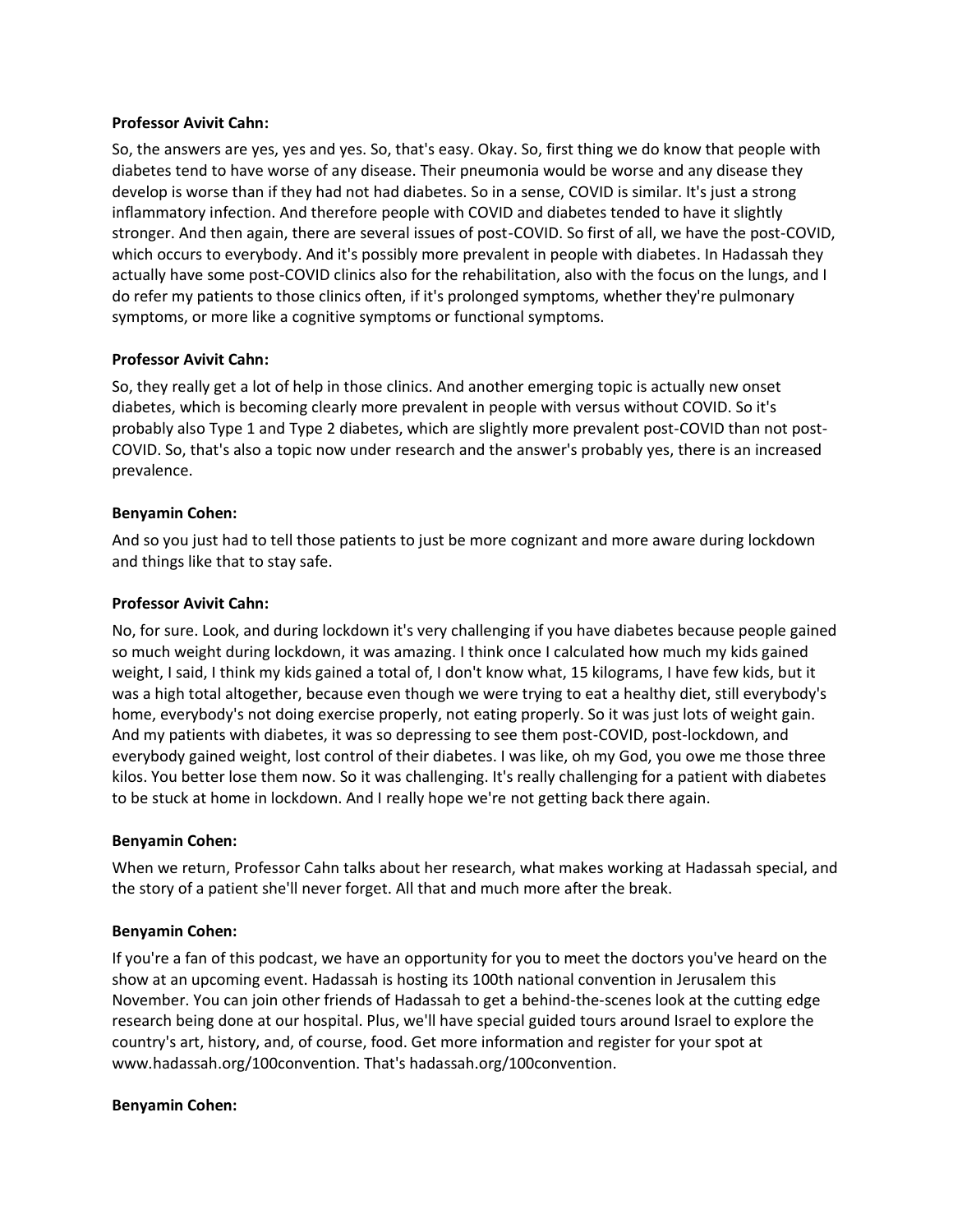And now back to our conversation about diabetes with Professor Avivit Cahn.

So I want to pivot a little bit now and talk about some of your research that you're doing at Hadassah. Can you tell us a little bit about, I was reading something about monogenic diabetes research, what's that about?

# **Professor Avivit Cahn:**

So, I think as I mentioned in the beginning, so we have a little bit of Type 1 diabetes, a lot of Type 2 diabetes and all the other. So, the other are, a substantial amount of the other are monogenic diabetes. That's people in which we know there's a single mutation, if you were going into CRISPR in single changes, so that's the uncommon form of diabetes where there's a single mutation that is actually the major cause for their diabetes. And then it's usually hereditary like any, usually autosomal dominant mutation.

## **Professor Avivit Cahn:**

So, people with atypical diabetes are usually referred to my clinic. We see them together, we discuss it. And then we have an excellent collaboration with our genetics department. So, we have developed a monogenic diabetes panel for these patients. And since we're in the same hospital, so there's a lot of crosstalk between myself and the geneticists because the answers are not always so clear cut. This is genetics. So sometimes you get a mutation you're like, okay, a hundred percent. This is it. And bingo, but sometimes you get mutations and it's not so short. Is it that? is it really a mutation? Is it just a variant? So that's why we have a very good collaboration there. And for example, one of our patients we're still exploring his mutation because it's very genetically complex and he had a very atypical type of diabetes. And so that's really the benefit of a collaboration with the genetics to understand these things better.

## **Benyamin Cohen:**

I've noticed that with a lot of the doctors I've interviewed at Hadassah is that, obviously it's a huge hospital, but everybody knows each other and works together across fields.

## **Professor Avivit Cahn:**

Yeah. So, I think that's the real benefit of being in a large tertiary center and academic center, because if you're just in your single community, or single clinic, so you're less exposed to other things. And in this case, if I see a patient with something which is unclear, I have who to address and we talk about it together and we can think about it together. And that's the real benefit of being tied into an academic center.

## **Benyamin Cohen:**

And what other research projects have you been working on?

## **Professor Avivit Cahn:**

Okay. So, beyond that genetics project and the diabetes unit, we've been involved also with clinical research. So, as I mentioned, we've had the SGLT2 inhibitor, which is the dapagliflozin otherwise known one as Farxiga or Xigduo, I'm not sure what's the name in the States. I think also very similar. So, the Hadassah diabetes unit has collaborated with the Harvard Med School and with AstraZeneca, the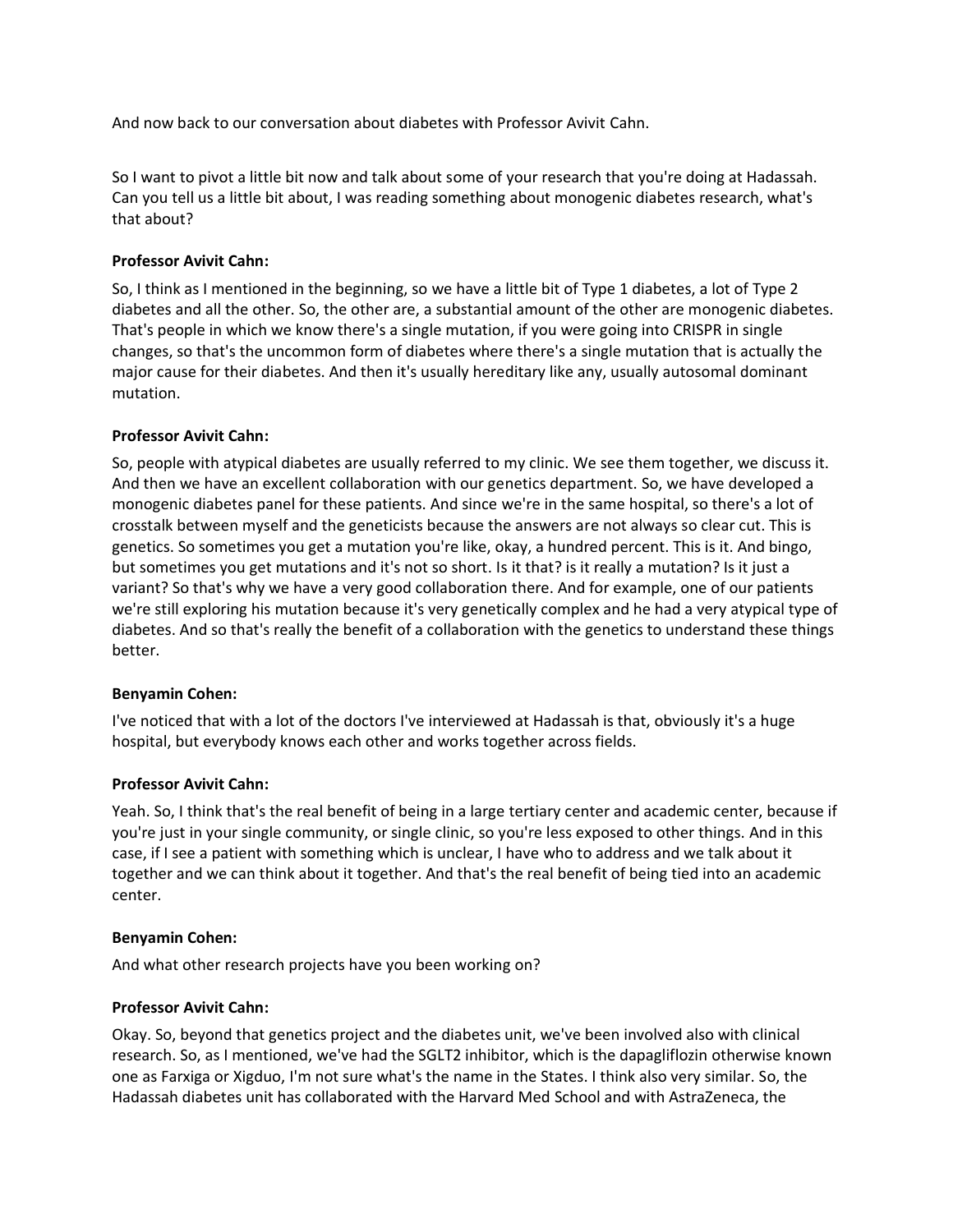pharma company, to lead the cardiovascular outcome trials of this agent. So that was a very successful trial, very important clinical trial. And together we've been leading the analysis and the subgroup analysis and post talk analysis. And so, there's a lot of interesting research and data going out there. And I've also collaborated with other groups for big data research and for real world data research, which is also very interesting. It lets you see how things work outside of the clinical trial setting also in the real world.

# **Benyamin Cohen:**

Such as? What would be an example of that?

# **Professor Avivit Cahn:**

So, I had some collaborations with Maccabi Healthcare Services in which we studied, for example, the prevalence of acute kidney injury, following SGLT2 inhibitors. And we demonstrated, we were one of the first to demonstrate a reduction even before the clinical trials actually showed it. I've also had other collaborations, for example, in analyzing predictors to diabetes. If you take a population of people with pre-diabetes and then looking at their electronic health record, so you can actually identify who are those, who are most likely to progress to diabetes and then score them and rank them and choose those in which preventive efforts should be more directed to them. That's the types of machine learning and algorithms that are developed to try and identify those who may benefit from prevention the most.

# **Benyamin Cohen:**

I'm always fascinated that, Hadassah is not just a hospital that sees patients, but it's also a research institution. How does that make Hadassah different from other hospitals when it comes to diabetes specifically?

# **Professor Avivit Cahn:**

So, I think you phrased it right, because once the hospital is also involved and research, and also we have the med school right next to us, and we were also involved in a lot of teaching. So that obligates you to stay totally on your toes and be updated with the last cutting-edge clinical research. And I always find that involvement with students is also something that, they always ask you very interesting questions and thought provoking, and then it's, you can always see beyond just the patient, if there's something that doesn't strike you as right, or something that you want to study beyond. So, we have the facilities, there are excellent research collaborations also in Hadassah and the hospital side of Hadassah. The diabetes unit is involved in a lot of basic research, I would say even cutting-edge basic research beyond the clinical research that I've discussed earlier. And there's also a lot of collaboration with the university basic research.

## **Professor Avivit Cahn:**

So being in such a place actually really stimulates you to, for example, we've seen a patient and thought of trying to understand the mechanism. And this is something that we moved on further to study in the lab and understand the mechanism, which caused alterations in glucose. And then you study that in the lab and then you can move forward with that. So, this crosstalk is really something that's very, very, very interesting and very, I would say promotes Hadassah having the med school right there and the collaboration with the basic research.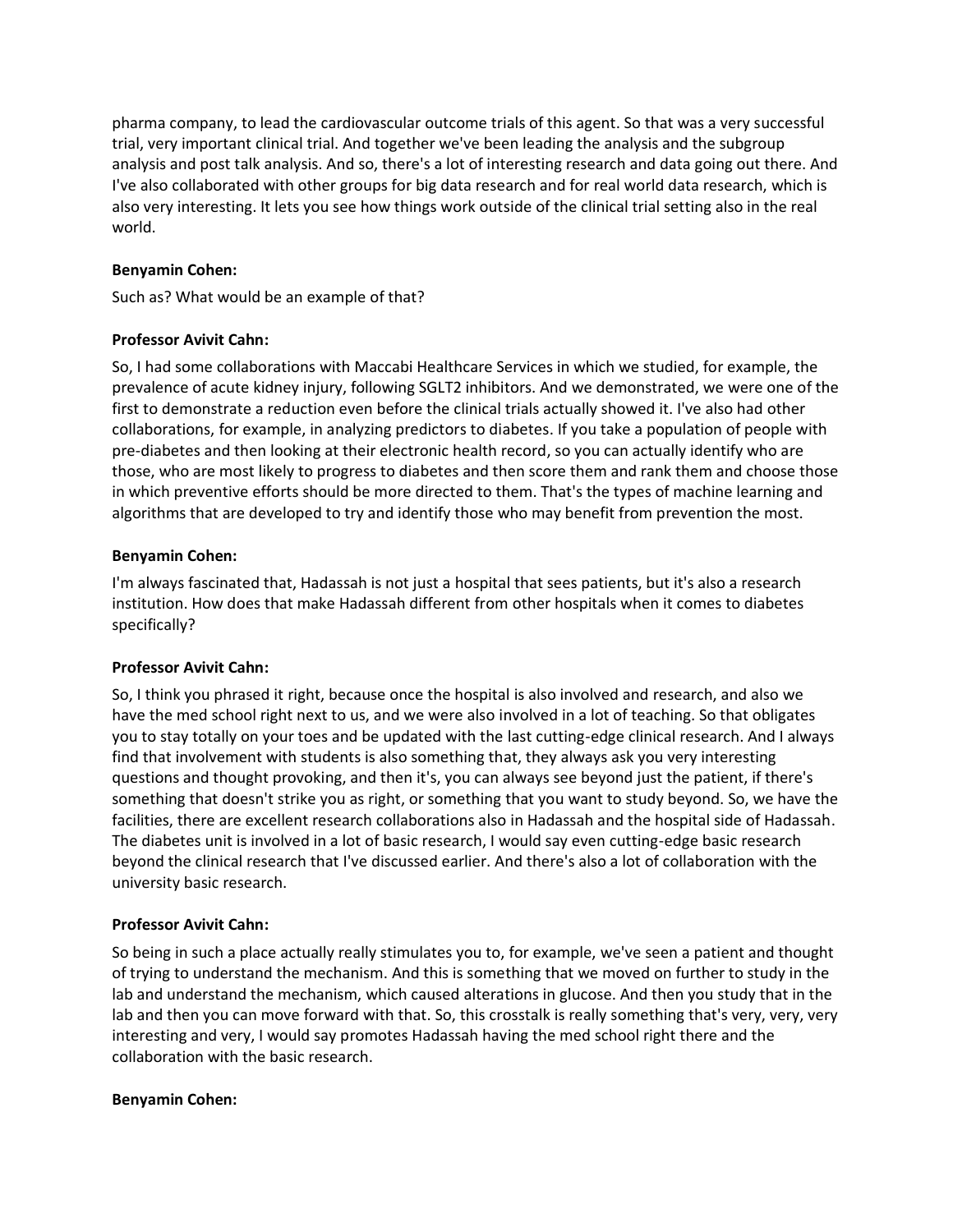Do you have a story, I always like to ask the doctors, if they have a story of an inspiring patient or a memorable patient that still sticks with them?

## **Professor Avivit Cahn:**

Well, I have lots of patients. One of who stick with me already for many years, but one of the, dealing with monogenic diabetes or I've been dealing with Wolfram syndrome. Wolfram is a bit more common in Israel because just like their Ashkenazi mutations for CF and Tay-Sachs. So, there's also an Ashkenazi mutation for Wolfram. It's often undiagnosed because people just think it's-.

#### **Benyamin Cohen:**

Is Wolfram a type of diabetes?

## **Professor Avivit Cahn:**

Yeah. So, in Wolfram, it looks like Type 1 diabetes, but it looks a bit like a weird Type 1 diabetes. So, often these patients are referred to me and I'd say, when I make the diagnosis of Wolfram and deliver it to a patient, it's challenging because it's just like, I recall the first patient I delivered that diagnosis to her. So, I was like, she came to me, she was like, "I have this diabetes, nobody understands my diabetes. I really need help. I really need to understand what I have, because nobody can treat me properly." So, we did genetic testing and then I told her. Well, we met again. So, I said, "I have good news and bad news. So, I have good news, you have a diagnosis." Finally, she can understand what she has. "And the bad news is that it's Wolfram's because it does have additional symptoms." They're not so strong in the Ashkenazi mutations, though she had a mix, but they're additional neurological alterations and other symptoms. So, it's challenging to accept.

## **Professor Avivit Cahn:**

So I'm saying in a sense, of course, it helps you to know what you have, because suddenly everything falls in place and people know how to treat you, but it's also some bad news. So it's a combination of both.

#### **Benyamin Cohen:**

Yeah. But not having a diagnosis, like you said, I know friends who have spent years trying to figure out what's wrong with them. And that's almost worse.

#### **Professor Avivit Cahn:**

No, absolutely. Absolutely. With monogenic diabetes, I've had multiple patients where you finally, they come and they say, nobody understands my diabetes. You make the diagnosis, you sit and explain it. And then the treatment changes and then their whole perspective changes. And it's really very important.

#### **Benyamin Cohen:**

If you and I were to have this conversation, if we were going to record another podcast in five years or 10 years from now, where do you hope to see diabetes research going?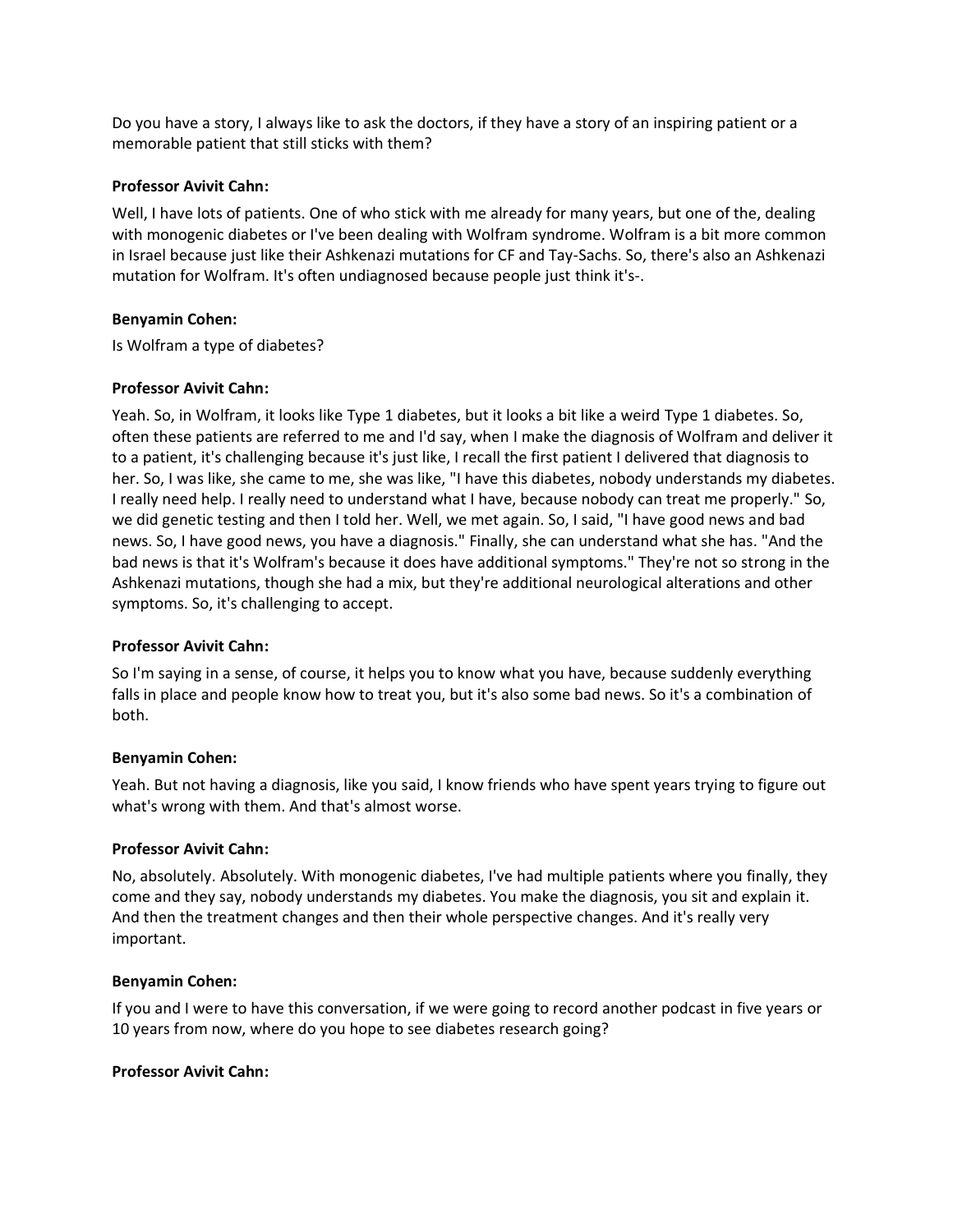So, I think the main focus of diabetes research is what we call precision medicine, or personalized care, because we have this huge, what we call wastecan diagnosis of Type 2 diabetes, which encompasses nearly all our patients with diabetes. And it is so clear that they're not the same. So I think this is really where research is going and where we're all studying this also to try and bend those people into more specific categories and then to adjust their treatment more specifically, more personally also based on their genetic data and metabolomic data. And then, you could tailor the treatment much more specifically. Because now we're more or less, not getting into details, giving people more or less the same medication. And it's not really the way it should be done. You have this one-way algorithm for everybody, but people are so different.

## **Benyamin Cohen:**

Do you foresee a time when there might be a cure for diabetes?

# **Professor Avivit Cahn:**

Well, that's a huge question. It's just like, almost like a cure for cancer.

## **Benyamin Cohen:**

Yeah.

# **Professor Avivit Cahn:**

So again, Type 1 diabetes, I think where the pancreas just is not there, the beta cells just simply don't function. So having the mechanical artificial pancreas is almost there, but it's still a lot of technical issues. And then the issues would go into transplantation of beta cells, or of stem cells, or all sorts of progress ongoing in that direction. But Type 2 diabetes is such a complex disorder and it's something that mankind broke, but does not know how to fix because it was not prevalent many years ago and it's there in our food, and it's there in our genes and it's there also with aging. So I don't think we're going to have a real cure for it. We're just going to know how to handle it better, how to prevent it, how to delay its development. But it's always going to be there. Optimistic. Right?

## **Benyamin Cohen:**

Well, optimistic but realistic?

## **Professor Avivit Cahn:**

Okay.

## **Benyamin Cohen:**

Yeah. I like to always end my conversations with, is there anything I didn't ask that I should have asked?

## **Professor Avivit Cahn:**

No, I think you were fantastic.

## **Benyamin Cohen:**

I wasn't looking for a compliment.